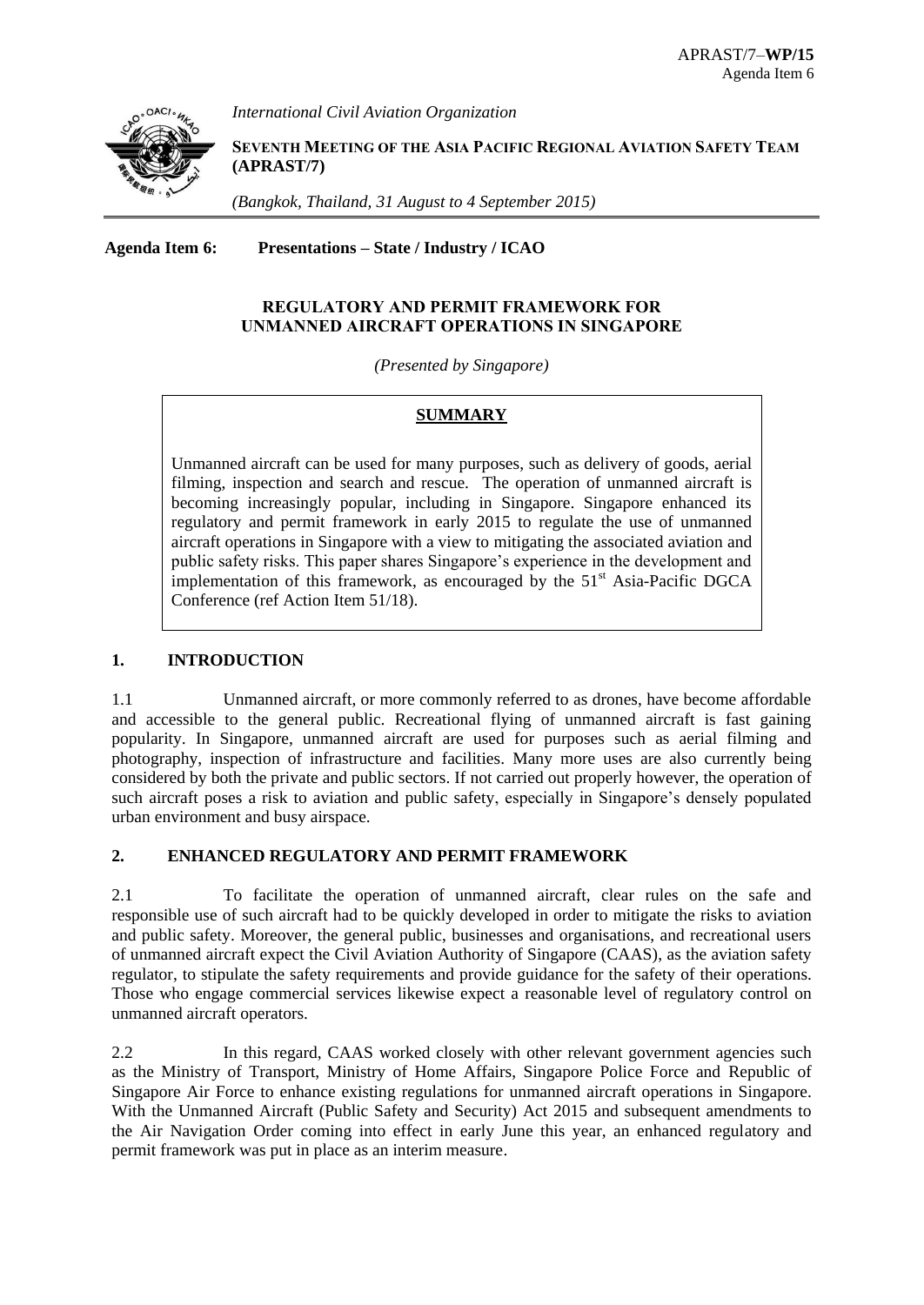2.3 Under this framework, a permit regime has been introduced to regulate the operation of unmanned aircraft weighing more than 7kg, for business purposes, in the vicinity of aerodromes/military airbases or involving discharge of items/substances. The key considerations to address the safety risks posed by unmanned aircraft operations are as follows:

- (a) Injury to persons and damage to property Unmanned aircraft that are heavy are likely to pose a higher risk to aviation and public safety in cases of collision due to its mass and speed. Similarly, those which are used for commercial purposes are likely to pose higher risks as they operate more frequently, involve complex and difficult manoeuvres (e.g. carriage of load), and flown over crowded areas. Discharge of items/substances from an unmanned aircraft likewise can also pose safety risks to populace and property on the ground.
- (b) Safety hazards to manned aircraft operations Permits are also required if the unmanned aircraft operates within 5km from any aerodrome/military airbase, or above 200ft when beyond 5km. This is to ensure that unmanned aircraft operations are adequately separated from manned aircraft operations.
- (e) Spectrum management A permit is also needed for the use of non-approved frequency spectrum as defined by the Infocomm Development Authority of Singapore<sup>1</sup>, due to the potential hazard of frequency interference.

2.4 Two types of permits are issued by CAAS for the conduct of unmanned aircraft operations – the Operator Permit (OP) and the Activity Permit (AP). An OP is granted if the applicant is able to ensure safe operation of the unmanned aircraft, taking into account the applicant's organisational set-up; competency of the personnel especially those flying the unmanned aircraft; procedures to manage safety (including the conduct of safety risk assessments); and the airworthiness of the aircraft. An AP is granted for activities at a specific area of operation, which are of specific operational profiles and conditions. Permits (e.g. for flying over security-sensitive locations) from other government agencies may also be required, depending on the activity to be carried out. **Annex A** provides more details of the Enhanced Regulatory and Permit Framework.

### **3. IMPLEMENTATION**

-

3.1 Recognising the need for public outreach, awareness and education, CAAS distributed to all households an advisory (in the form of Dos and Don'ts) on the safe and responsible use of unmanned aircraft for recreation and private uses (see **Annex B**). Additionally, posters were distributed to all educational institutions and hobbyist clubs. A series of briefings for key stakeholders, such as operators of unmanned aircraft, hobbyists, recreational users and retailers, were also held to explain the new regulations and gather feedback pertaining to the new regime. Information on unmanned aircraft flying can also be found on the CAAS website. To facilitate the application for the required permits, CAAS acts as the one-stop agency for the application of all permits related to unmanned aircraft operations in Singapore. CAAS will process and coordinate with other relevant agencies on the evaluation of applications for any permit, and respond to the applicants on the outcome of their application.

 $<sup>1</sup>$  This is the government agency responsible for regulation of the information technology and telecommunications sector in</sup> Singapore.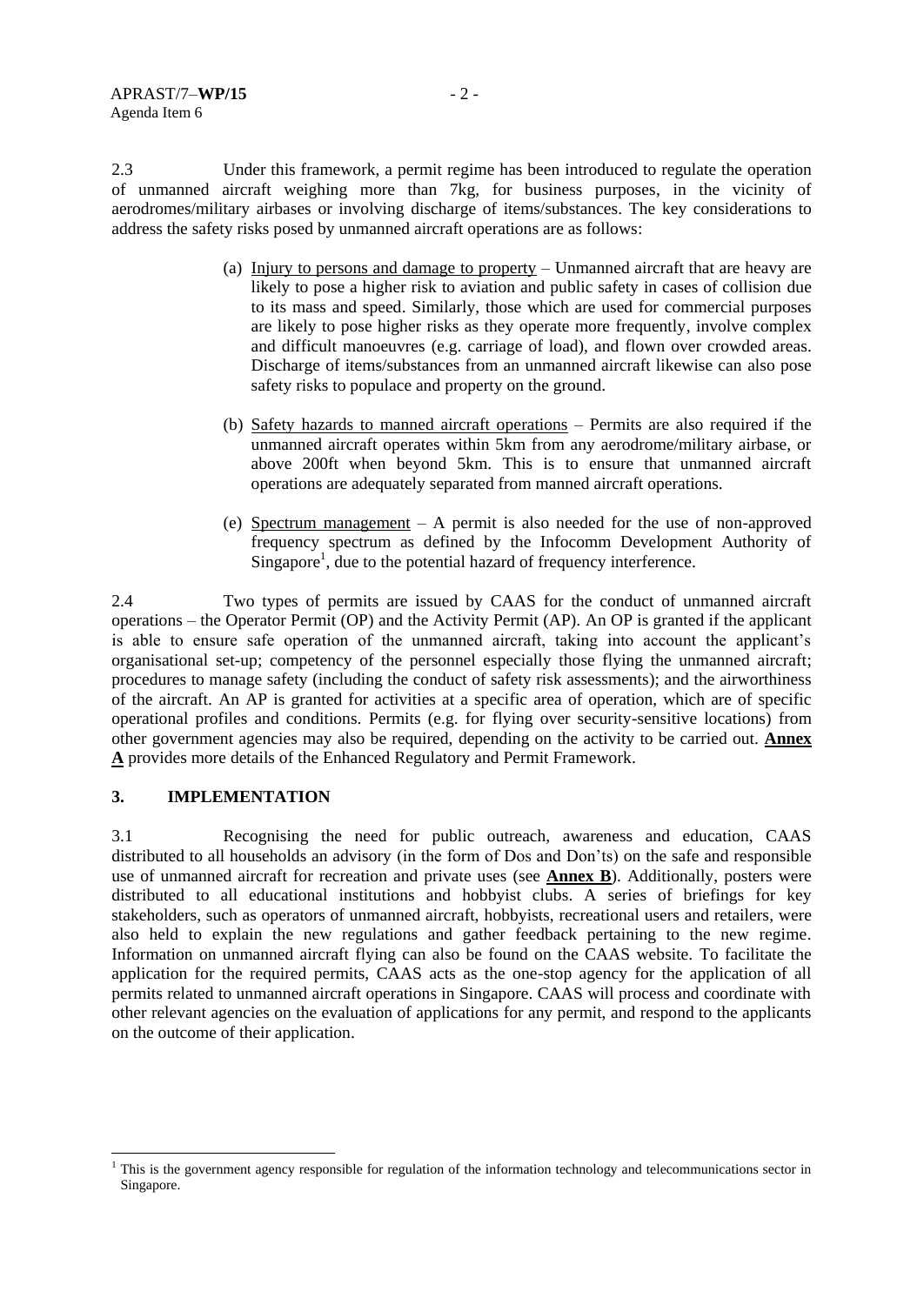### **4. CONCLUSION**

4.1 The enhancements to the regulatory and permit framework and the guidelines are interim steps that help to address immediate aviation and public safety issues, pending Singapore's ongoing study of an appropriate framework to facilitate and promote the use of unmanned aircraft for public and commercial purposes, and which will also be able to adequately address safety, security and privacy concerns.

#### **5. ACTION BY THE MEETING**

5.1 The Meeting is invited to:

- (a) Note Singapore's experience in regulating unmanned aircraft operations in Singapore; and
- (b) Encourage States/Administrations to share their experiences in the development of regulatory frameworks for unmanned aircraft operations.

— — — — — — — —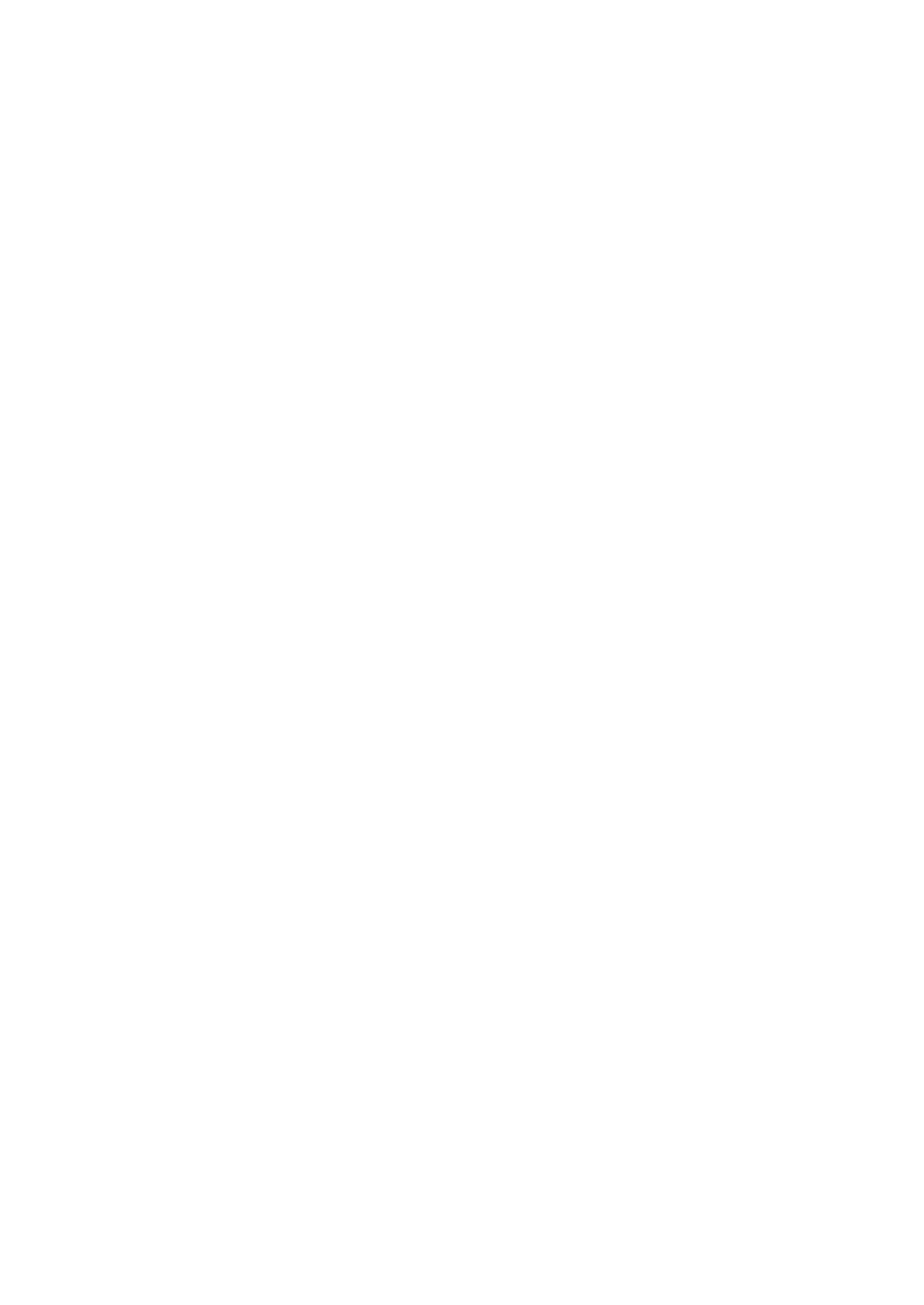## **Enhanced Regulatory and Permit Framework for Unmanned Aircraft Operations in Singapore**

|     | <b>Purpose</b>                                                                                                                                           | <b>Weight of</b><br><b>Unmanned</b><br><b>Aircraft</b> | <b>Permit Required</b>                                                                                                                                                                                                                                                                                                                |
|-----|----------------------------------------------------------------------------------------------------------------------------------------------------------|--------------------------------------------------------|---------------------------------------------------------------------------------------------------------------------------------------------------------------------------------------------------------------------------------------------------------------------------------------------------------------------------------------|
| (A) | For any purpose                                                                                                                                          | More than 7kg in<br>total weight                       | <b>Operator and Activity Permits</b>                                                                                                                                                                                                                                                                                                  |
| (B) | For any business<br>purpose (i.e.<br>Commercial activities<br>or Specialised services)<br>including if not<br><b>Recreation or Research</b><br>in nature | Any weight                                             | <b>Operator and Activity Permits</b>                                                                                                                                                                                                                                                                                                  |
| (C) | For Recreation or<br>Research                                                                                                                            |                                                        | Not more than 7kg No permit required.<br>However, an Activity Permit (only) is<br>required if the unmanned aircraft is flown<br>outdoors:<br>in a Restricted or Danger Area; or<br>within 5km of an aerodrome/military<br>airbase regardless of operating height, or<br>above 200 feet beyond 5km of an<br>aerodrome/military airbase |

1. An Operator Permit and/or Activity Permit will be required under the following circumstances:

*Note: In all the above operational scenarios, if the unmanned aircraft is flown indoors at a private residence, or indoor area used for the purpose of constructing or testing unmanned aircraft and accessible only to the persons involved, and the flying does not affect at all the general public, no permits are required.*

- 2. Additional permits will be required if:
	- (a) There is discharging or dropping of substances/items from the unmanned aircraft.
	- (b) The radio frequencies and power limits used for operating the unmanned aircraft do not comply with IDA's guidelines on radio frequencies and power limits for short range devices.
	- (c) The unmanned aircraft is flown over Protected Areas [i.e. security-sensitive locations gazetted as such and their immediate vicinity] or flown in Special Event Areas as declared by the Ministry of Home Affairs under the Public Order Act.
	- (d) Photographs (including videoing and live-streaming) of a Protected Area are taken using the unmanned aircraft.

— — — — — — — —